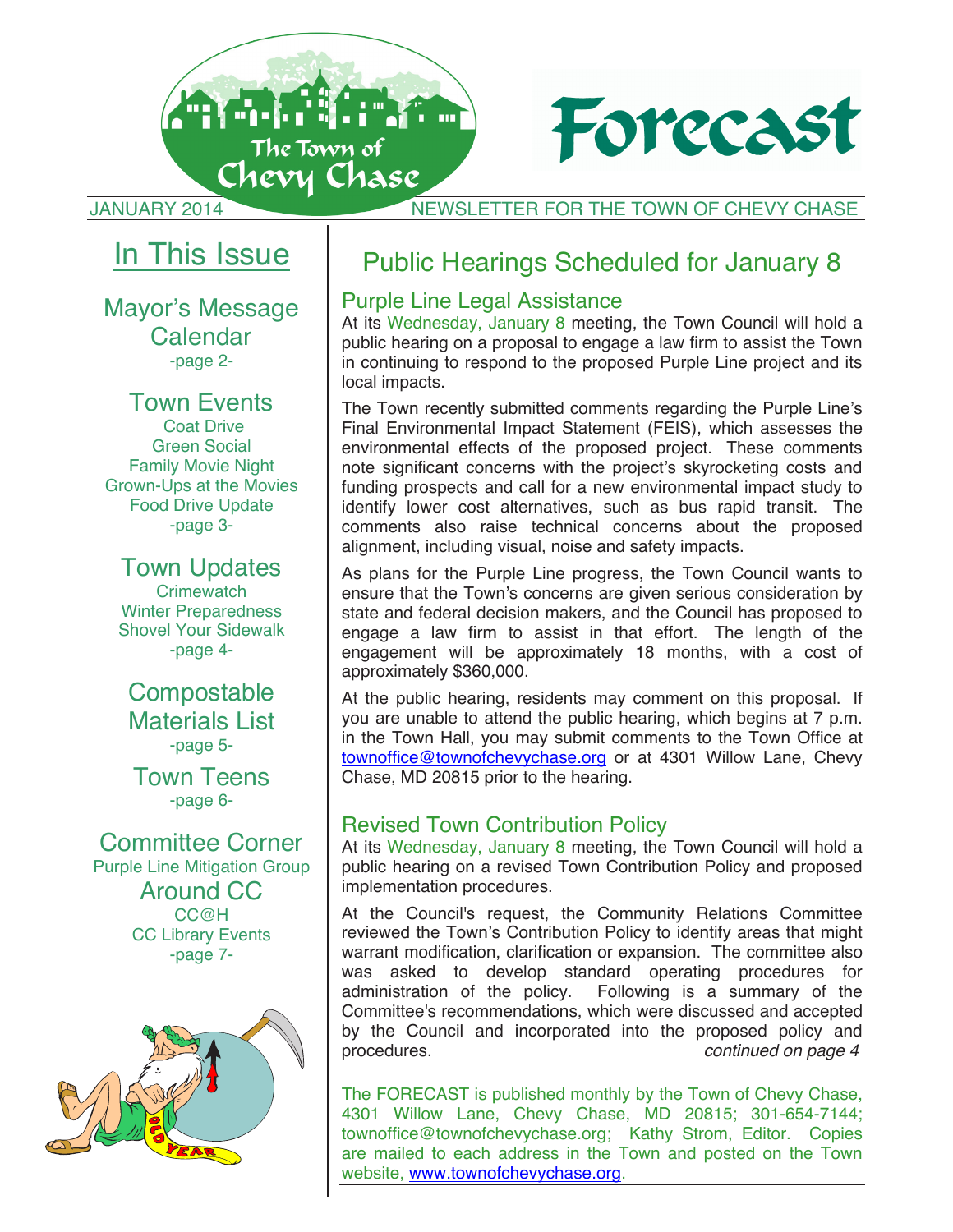## A Message from Mayor Pat Burda

I hope all of you had a wonderful holiday season. As winter settles in, we have a tendency to hibernate, but I want to encourage all of you to participate in the upcoming Public Forum on Town Reserves. In early January, you will receive a postcard designed to solicit your ideas on ways the Town can use its available reserves for new services, programs or special initiatives. I hope you will take the time to complete this short questionnaire and share your ideas with the Town Council. Once we collect your thoughts, the Town will present and discuss with you different proposals at two public forums on Sunday, February 9 from 2 to 5 p.m. and on Tuesday, February 11 from 5 to 8 p.m. At either of these meetings, you can learn more about these proposals and weigh in on your favorites. More information on the forums will be included in the February Forecast newsletter.

On another note, I want to encourage you to review the video of the recent Public Meeting on Undergrounding Utility Lines. It is available on the Town website, as is a link to an article from Bethesda Now that provides a good summary of the meeting. While it is clear that undergrounding utility lines is a significant and costly endeavor, we are looking forward to working with PEPCO to obtain a more detailed cost estimate. We will provide updates in subsequent editions of the newsletter.

I hope all of you have an enjoyable winter.



January 2 through January 31 – Annual Coat Drive

Thursday, January 2 – Community Relations Committee, 7 p.m.

Friday, January 3 – Town Movie Night for Families, 7 p.m.

Saturday, January 4 - "Power Breakfast" Green Social, 10 a.m.

Tuesday, January 7 – Mitigation Advisory Group, 7 p.m.

Wednesday, January 8 – Council Meeting, 7 p.m.

Thursday, January 9 – Public Services Committee, 7 p.m.

Friday, January 10 - Grown-Ups Go to the Movies, 7:30 p.m.

Monday, January 13 – Last Pickup for Christmas Trees

Tuesday, January 14 – Climate and Environment Committee, 7 p.m.

Tuesday, January 21 - Land Use Committee, 7 p.m.

Monday, January 27 – Long Range Planning Committee, 7 p.m.

Sign up on the Town's website www.townofchevychase.org to receive Town Crier emails and Alert TOCC voicemail messages.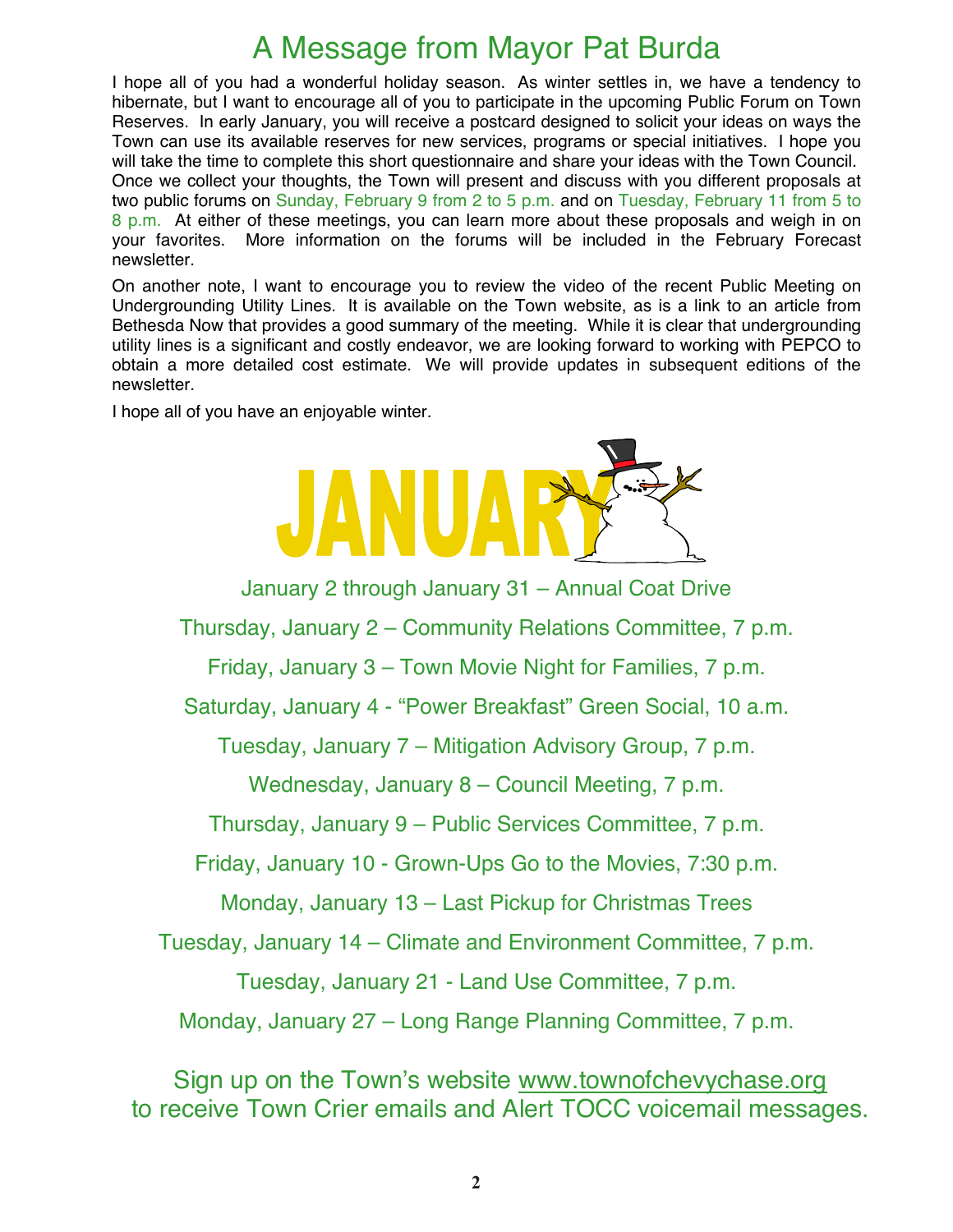## **Town Events**



## Community Relations Committee Sponsors Coat Drive

The Community Relations Committee has partnered with the Lawton Center B-CC Youth Advisory Committee to sponsor a coat drive during the months of January and February. We encourage you to bring gently used coats, mittens, gloves and scarves to the Town Office during office hours, Monday – Friday, 8:30 a.m. – 5 p.m. The coats will be donated to Interfaith Works.

## Climate and Environment Committee

#### "Power Breakfast" Green Social, Saturday, January 4, Town Hall Free and Helpful Advice on Your Electricity and Natural Gas Supply Choices

Confused about whether competing power and gas suppliers are reputable? Are their deals too good to be true? Can you save money by switching your supplier(s)? What is the best deal for your wallet and for the environment? The Town Climate and Environment Committee will try to help you find answers to those questions at a "Power Breakfast" Green Social on Saturday, January 4, 2014 at 10 a.m. in the Town Hall. Paula Carmody from the State of Maryland Office of People's Counsel will explain competitive energy source options and help with your questions about your energy bills, energy choices, and the process of choosing your suppliers. This will be an informal, interactive session that will last about one hour. We will supply coffee, juice, bagels and donuts to give you "energy" for the morning.

Please RSVP to CEC co-chair John Kolakowski at jlk036@yahoo.com to reserve your spot today! If you have specific questions you would like posed to our experts, please forward them to John in advance or raise them at the social.

#### Movie Night for Families Friday, January 3, 6 p.m., Town Hall



*Happy Feet*, the tale of a tap-dancing Emperor Penguin, is the featured family flick on Friday, January 3 at 6 p.m. in the Town Hall. Join us for popcorn, pizza and this academy award winning animated movie for all ages. Please RSVP to **townoffice@townofchevychase.org** or to 301-654-7144.

## Grown-Ups Go to the Movies

Come join us at the movies every second Friday of the month. The Town's Community Relations Committee's new documentary and shorts series event premiers with *Red Obsession* at the Town Hall on Friday, January 10 at 7:30 p.m. Narrated by Russell Crowe, this 2013 documentary film begins in Bordeaux with a celebration of the art of French wine-making. It ends in Beijing with a critical look at the geo-political and economic impact on the business side of the industry. Enjoy a sampling of Bordeaux wines and French cheeses. Space is limited, so please RSVP to 301-654-7144 or townoffice@townofchevychase.org.



## Thanksgiving Food Drive Thank You

The 5th Annual Thanksgiving community food drive was a tremendous success. Eighty Montgomery County Public School families served by Linkages to Learning were provided ingredients for a hearty Thanksgiving meal. Other MCPS families will receive much needed food cards for the upcoming holiday school breaks. More than 115 residents and families from the Town of Chevy Chase, the Lawton Community Center, B-CC High School and Chevy Chase Elementary School donated to this year's food drive. Members of the B-CC football team unloaded, sorted and boxed up 3,350 pounds of food. Chevy Chase Elementary School children decorated the 80 boxes.

Once again, this was a truly a collaborative effort, supported by the Town of Chevy Chase, B-CC High School, Chevy Chase Elementary School and the Lawton Community Center.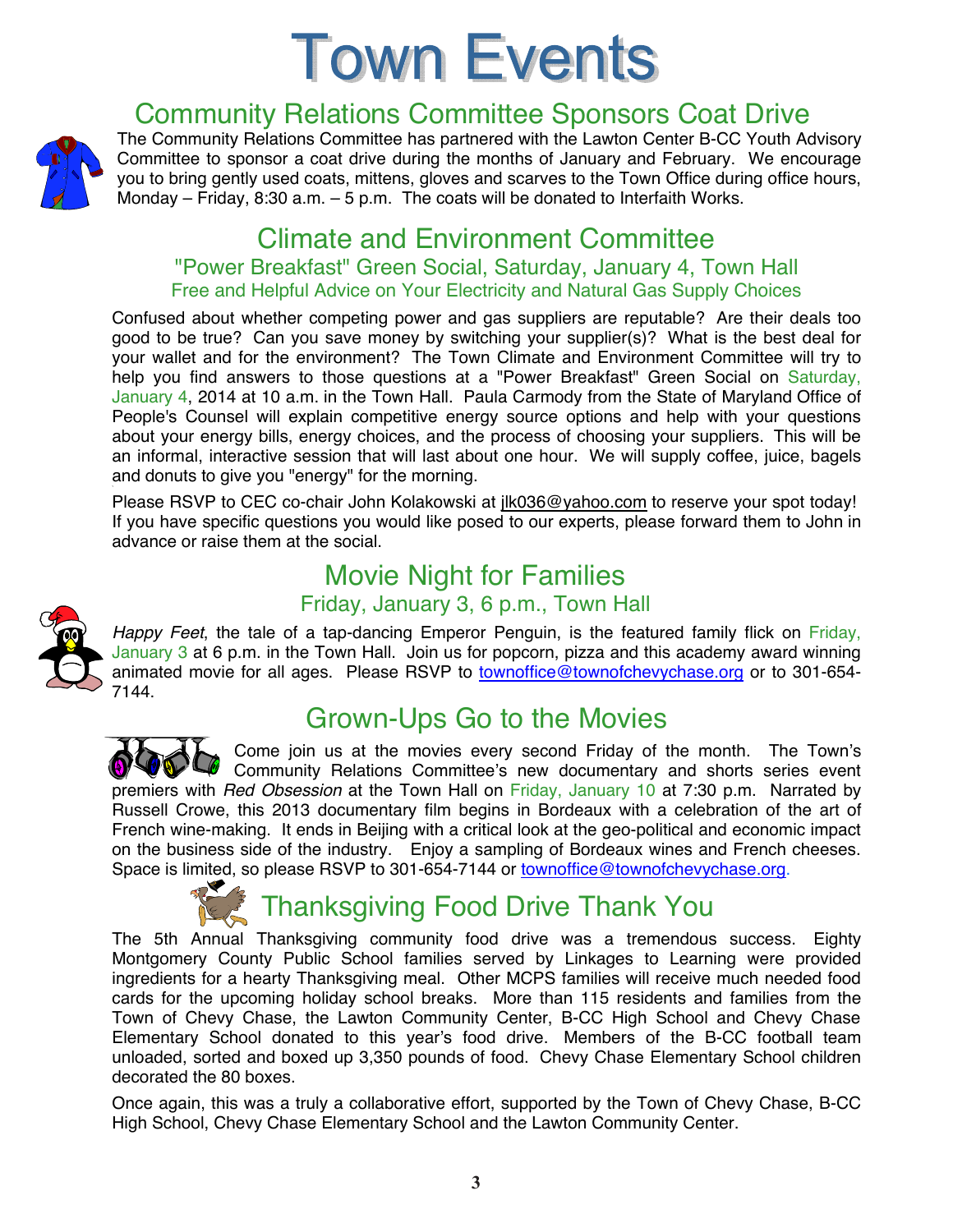# **Town Updates**

#### **CRIMEWATCH**

Please report all suspicious activity and crimes to the Montgomery County police at the nonemergency number 301-279-8000. For emergencies or crimes in process, call 911. Any information you can give to the police about criminal or suspicious activity in Town will help to make us safer.

#### Winter Storm Preparedness 2014



A Winter Storm Preparedness reference guide was included in the December issue of the newsletter and is posted on the website. We encourage you to review the information and post the guide in a prominent place in your home. If you would like a hard copy dropped to you, please call the Town Office at 301-654-7144.

#### Please Remember to Shovel Your Sidewalk

It is important after inclement weather to make sure that the sidewalk adjacent to your house is cleared of snow and ice. If the accumulated snowfall is under 3 inches, you are responsible for clearing the sidewalk. The Town will assist with the clearing of public sidewalks when snow accumulates to 3 inches or more.





#### Recycle Your Christmas Tree!

The Town offers curbside pickup of Christmas trees. All wire, ornaments and tinsel must be removed. The deadline for pickup is January 16.

#### Overgrown Vegetation in Town Rights-of-Way

In order to ensure that our Town is pedestrian friendly, the Town asks residents to trim all vegetation so that there is approximately a seven foot clearance over the sidewalks and so that the vegetation does not extend into the sidewalks.



## Revised Town Contribution Policy, *continued from page 1*

- The Town Council, as part of its annual budget process, shall establish an amount in its general operating expenditures for contributions to eligible recipients for eligible purposes. The Town Council shall not be required to spend any or all of the allocation. In addition, if, at any point during the year, there are insufficient revenues to meet the Town's operating expenditures, a likelihood of a projected budget deficit, or the need draw on Town reserves, the Town Council may elect to forego consideration of requests for contributions.
- The Town Council shall establish deadline(s) for submission of contribution requests. Deadline(s) shall be adopted concurrent with the adoption of the Town's annual budget. Emergency requests may be considered on a case-by-case basis at the discretion of the Town Council.
- All contribution requests shall be scheduled for Council discussion at a public meeting. If the Council determines that a request meets the criteria set forth in the Town's Contribution Policy, then a public hearing would be scheduled. Final action by the Council would follow a public hearing.
- The Town shall require basic financial and governance information from all organizations that request contributions.
- The Town shall require a formal letter of agreement to be signed and dated by any recipient organization.

A complete copy of the revised Contribution Policy and proposed operating procedures are available on the Town website. If you are unable to attend the public hearing, which begins at 7 p.m. in the Town Hall, you may submit comments to the Town Office, 4301 Willow Lane, Chevy Chase, MD 20815 or to townoffice@townofchevychase.org prior to the hearing.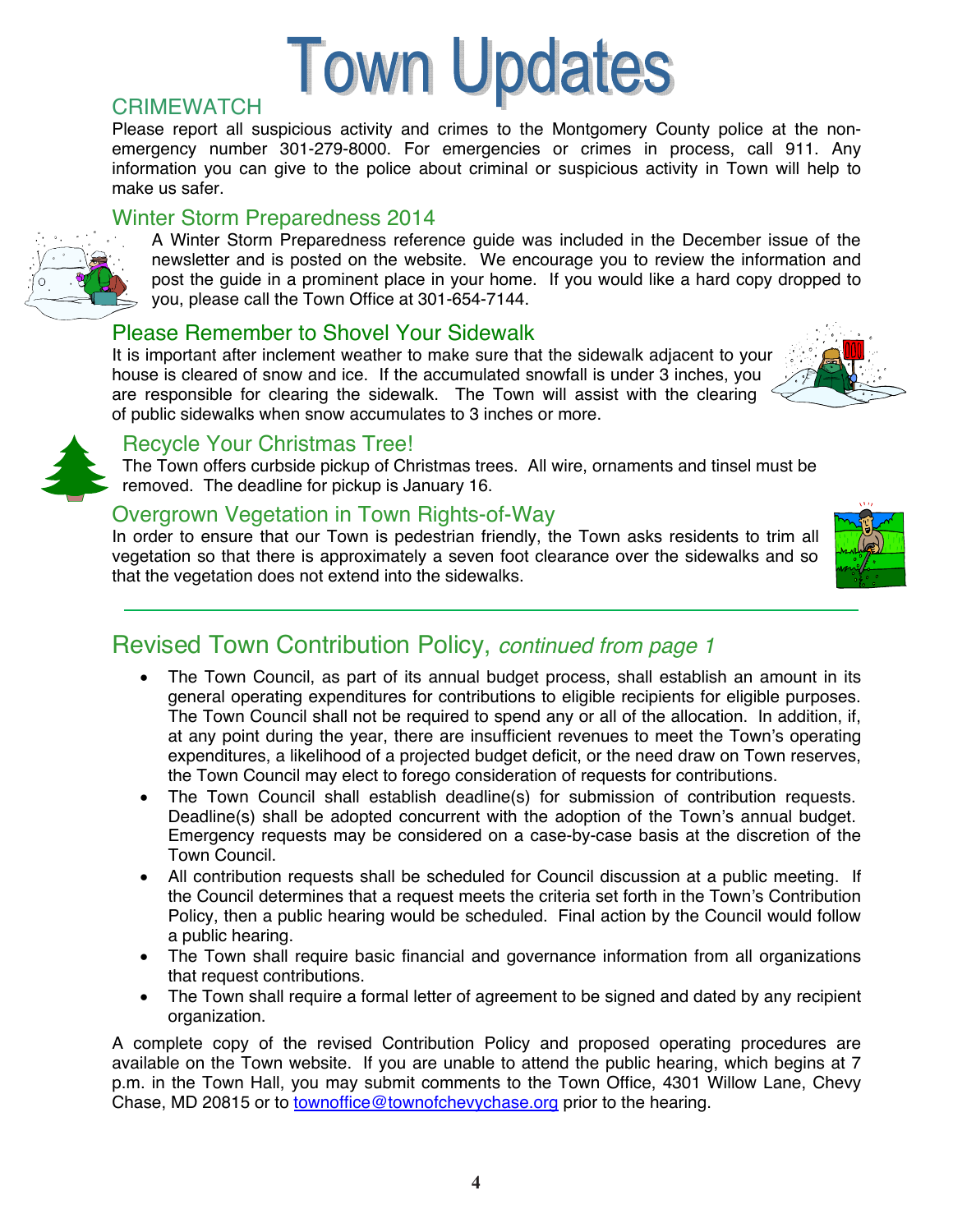



#### Household Organic Waste Collection Begins on Tuesday, January 7, 2014 (See article on back page.)

#### Compostable Materials List

 $YES - Put$  these things in your compost

• Alfalfa pellets • apple cores • banana peels • biodegradable kitchenware • bones of fish, chicken and meat • bread • brown paper bags • carrot tops • cauliflower stalks • cheese • citrus fruits • cloth paper  $\bullet$  coconut husk and shell  $\bullet$  coffee grounds and filters  $\bullet$  compostable plastics  $\bullet$  cooked food  $\bullet$ corn on the cob  $\bullet$  cotton materials (rags, clothing, etc.)  $\bullet$  cup sleeves  $\bullet$  dairy waste (e.g. butter, cheese, yogurt) • dryer lint • eggs • egg shells • fabric, thread, ribbon made of natural materials • feathers • fish • fish emulsion fertilizer • flowers • food cooked in oil • freezer-burned foods • fruit and vegetable scraps (peels, cores, seeds, stems, rinds, etc.) • fruits and vegetables • garden litter  $\&$ sweepings • grains (pasta, bread, rice, cereal, etc) • hair clippings • hemp materials • houseplant trimmings  $\bullet$  indoor sweepings, human and animal hair  $\bullet$  leather  $\bullet$  leaves - dried or fresh  $\bullet$  lime  $\bullet$ mango and tamarind seeds  $\bullet$  meat/fish  $\bullet$  nail clippings  $\bullet$  napkins  $\bullet$  non-bleached paper towels  $\bullet$  nut shells  $\bullet$  nuts, seeds  $\bullet$  onion or garlic  $\bullet$  orange peels  $\bullet$  paper napkins and plates  $\bullet$  pasta  $\bullet$  pencil shavings  $\bullet$  pine needles  $\bullet$  pineapple head and skin  $\bullet$  pizza  $\bullet$  powdered milk  $\bullet$  rice  $\bullet$  rotten eggs  $\bullet$ rotten vegetables  $\bullet$  sawdust  $\bullet$  seaweed or kelp  $\bullet$  shells from seafood  $\bullet$  silk materials  $\bullet$  soap bits organic only • stalks, roots • string • sugar cane • tamarind pulp • tea bags (remove metal staples from the bag and/or tag)  $\bullet$  tea leaves  $\bullet$  tissue paper  $\bullet$  tomatoes  $\bullet$  vacuum bag contents (remove any plastic, metal, or glass)  $\bullet$  watermelon rinds  $\bullet$  wool  $\bullet$ 

NO – Keep these things out of your compost

• Aluminum and foil (recycle!) • animal or human waste • aquarium water or sludge • batteries (recycle!) • broken glass • buckets • candles, crayons, wax • CD-DVDs • charcoal ash • chemicals • cigarette butts  $\bullet$  coal  $\bullet$  cosmetics  $\bullet$  dangerous items  $\bullet$  dead animals  $\bullet$  diapers  $\bullet$  diseased plants  $\bullet$ electronics (recycle!)  $\bullet$  E-waste  $\bullet$  foil wrappers and shiny packaging  $\bullet$  glass bottles (recycle!)  $\bullet$ glossy, slick colored paper (recycle!) • herbicides • inorganic materials, (polyester, acrylic, rubber, etc.) • invasive plants • kitty litter • magazines • medicine (special disposal!), medical waste • metal cans (recycle!) • newspaper (recycle!) • non-biodegradable waste • non-organics (plastic, glass, metal – recycle!) • packaging from toxics • paint • paper (recycle!) • paper-ware with plastic lining  $\bullet$  pernicious, invasive weeds  $\bullet$  pesticides  $\bullet$  plastic bags (recycle!)  $\bullet$  plastic bottles and boxes (recycle!) plastic cups plastics poisonous plants razor blades recyclables (recycle!) rubber bands, twist ties, vegetable Velcro, etc. • sanitary napkins • soiled bandages • toxics • treated woods • tube lights • wood ash •

#### WHEN IN DOUBT, LEAVE IT OUT

For details on this program, see the back page of this newsletter. If you would like to know if an item can be composted, please contact the Compost Crew at info@thecompostcrew.com. Bins should be placed at the curb by 7 a.m. on Tuesday for collection (except holidays). *Tear out and keep this list in an easily accessible location for reference.*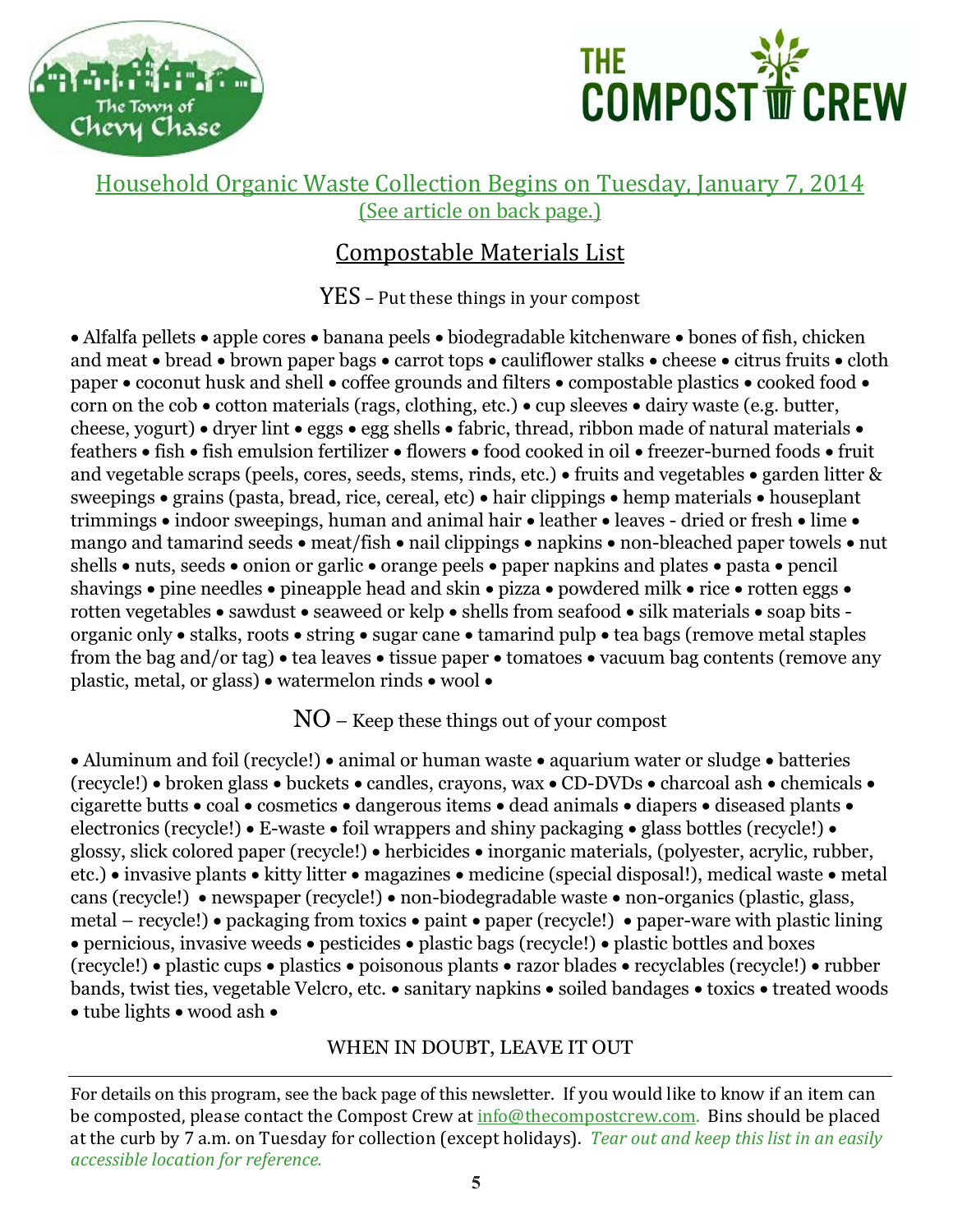# **Committee Corner**

## Purple Line Mitigation Group Seeks Additional Member

The Town's Purple Line Mitigation Advisory Group (MAG) is looking for a new member to join it in working with the Maryland Transit Administration to minimize the negative impacts on the Town if the Purple Line project is built. The new member will fill the vacancy left when a MAG member recently moved from the Town.

Seven Town residents on MAG representing a cross-section of neighborhoods, trail users, professional backgrounds and positions on the Purple Line have collaborated with MTA since 2009 to mitigate visual, noise and safety impacts of the proposed light rail project. Noise walls along the entire length of the Town's northern border are planned as a result of the collaboration, but important work still remains on such issues as designing a safe pedestrian crossing at Lynn Drive.

Town residents interested in serving on MAG are asked to send a brief message to Mayor Pat Burda at pburda@townofchevychase.org describing their interest in the task and any relevant skills or experience they would bring to the effort. Deadline for these expressions of interest is January 15, 2014.

## **Around and About Chevy Chase**

## Start Off the New Year with Chevy Chase At Home

CC@ H will start off the New Year with a Meet & Mingle Bingo party on Tuesday, January 7 from 2 to 4 p.m. at Chevy Chase Village Hall. It's not the mega-million lottery, but it should be fun and relaxing after the holiday madness. And there will be delicious refreshments.

Brunch Bunch will gather on Thursday, January 9 from 10 to 11:30 a.m. at the Olympia Cafe on Brookville Road. Everyone is welcome, so come and bring a friend, buy a cup of coffee and join the CC@ H table for some good conversation. It's a great way to meet your neighbors and warm up on a cold winter morning.

On Tuesday, January 21, join us for a virtual tour of the Silk Road with CC@ H volunteer and intrepid traveler Jan Augustine. "Kazakhstan, Kyrgyzstan, Uzbekistan, Tajikistan, Turkmenistan: Where?? Why???" Jan, who recently returned from a Road Scholar tour through Central Asia, will answer these questions and fill us in on this fascinating, but relatively unvisited, part of the world. Some history, some geography, some current events, and maybe a few photographs!

For more information, please visit our website at www.chevychaseathome.org**.**

## JANUARY Events at the Chevy Chase Library

8005 Connecticut Avenue, www.montgomerycountymd.gov/library

Foreign Film Series, Saturday, January 4, 1 p.m. "English, Vinlish" a 2012 Indian film. Non-Fiction Book Discussion, Wednesday, January 8, 2 p.m. The Girls from Ames: A Story of Women and Friendship by Jeffrey Zaslow Great Books Group, Wednesday January 8, 7:30 p.m. The Skeptical Environmentalist by B. Lomberg Jefferson Café, Friday, January 17, 10:30 a.m. This month's article is "The Killing Machines" by Mark Bowden. The Atlantic, 2013. Fiction Book Discussion, Wednesday, January 22, 2 p.m. The Piano Teacher by Janet Y.K. Lee